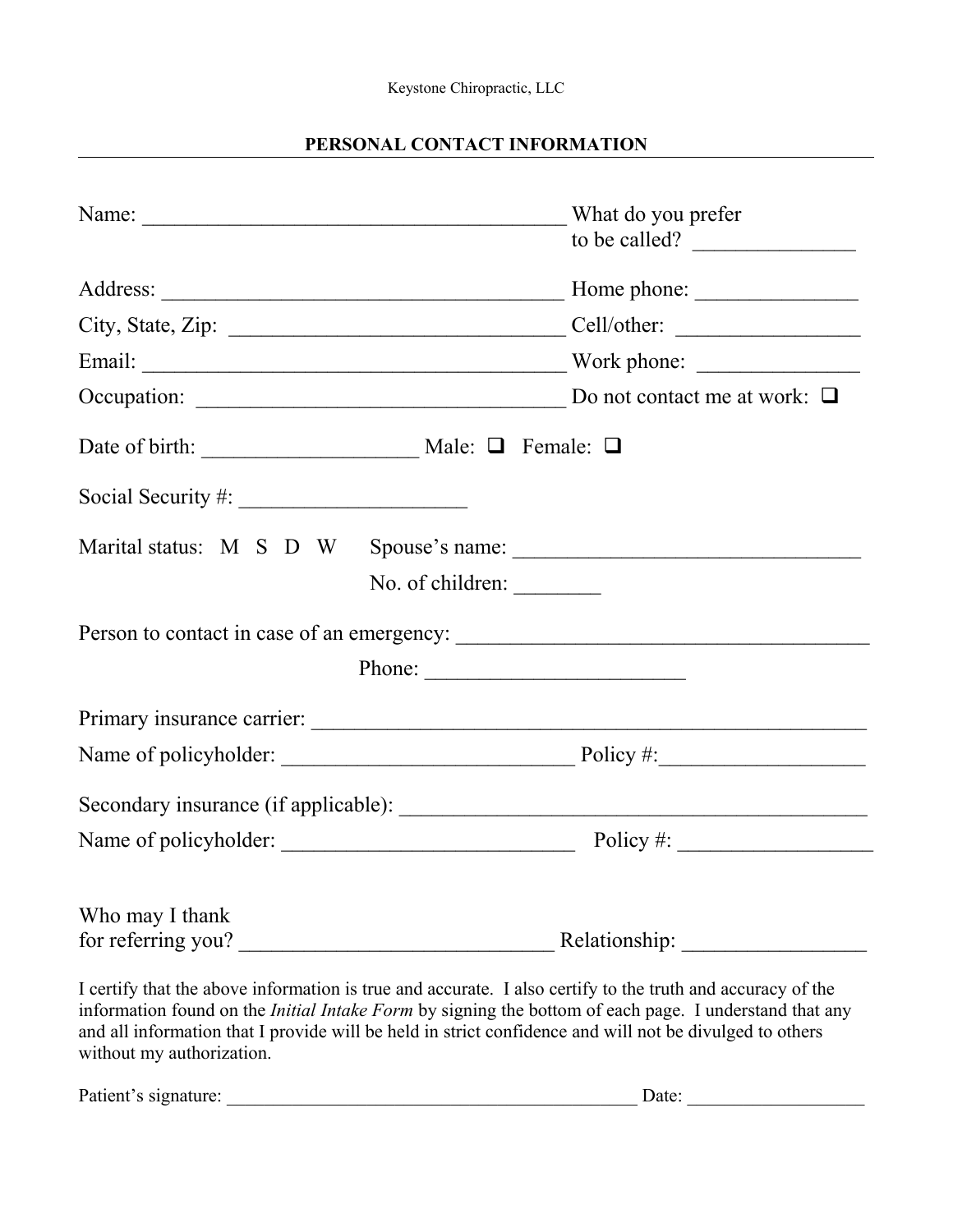# **INITIAL INTAKE FORM**

Name:\_\_\_\_\_\_\_\_\_\_\_\_\_\_\_\_\_\_\_\_\_\_\_\_\_\_\_\_\_\_\_\_\_\_\_\_\_\_\_\_\_\_\_\_\_\_\_ Date:\_\_\_\_\_\_\_\_\_\_\_\_\_\_\_\_\_\_\_\_\_

### **PAIN DIAGRAM**

Please locate and mark the quality of your pain (*if applicable*) on the body outlines below. Use the code letters as indicated in the box to the right.



**Pain Drawing Key**

- $A = Ache$
- $B =$  Burning
- $N =$  Numbness
- $P = Pins \& Needles$
- $S =$ Stabbing
- $X =$  Other

Please mark your current level of pain:

No Pain Worst Pain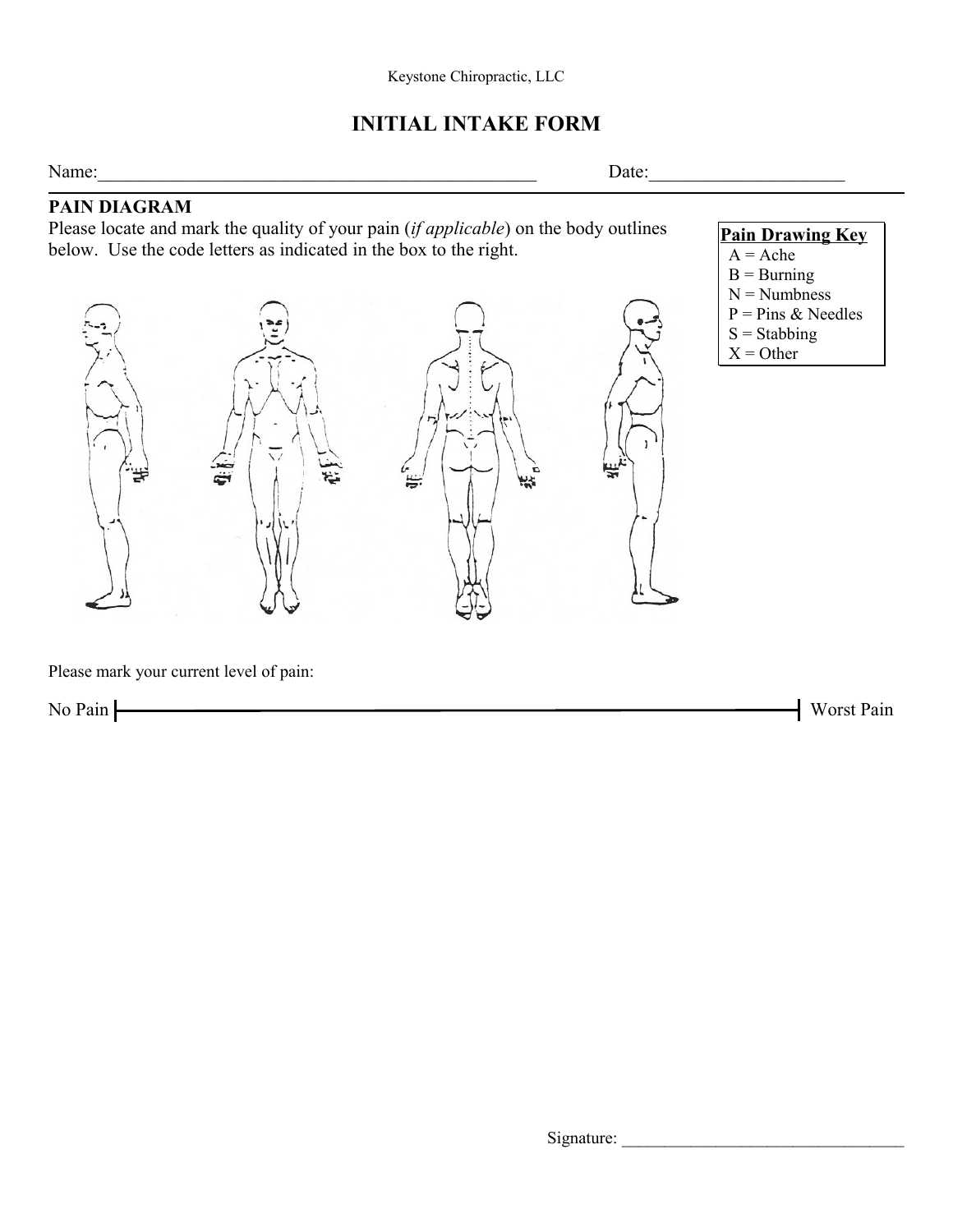#### **AUTHORIZATION AND PAYMENT RESPONSIBILITY**

I authorize the release of any medical or other information necessary in order to process any claims on my behalf. I also authorize the payment of any and all medical benefits for services submitted by Jason B. Richards, D.C. and/or Keystone Chiropractic, LLC, to be made directly to said submitter.

Furthermore, I understand that the office of Jason B. Richards, D.C. will submit my claims and any necessary documentation to my insurance company in a timely manner for reimbursement. However, I am ultimately responsible for payment of all services rendered regardless of insurance reimbursement or lack thereof.

Name: \_\_\_\_\_\_\_\_\_\_\_\_\_\_\_\_\_\_\_\_\_\_\_\_\_\_\_\_\_\_\_\_\_\_

Signed: \_\_\_\_\_\_\_\_\_\_\_\_\_\_\_\_\_\_\_\_\_\_\_\_\_\_\_\_\_\_\_\_\_ Date:\_\_\_\_\_\_\_\_\_\_\_\_\_\_\_\_\_

### **CONSENT FOR CHIROPRACTIC HEALTH CARE**

I have been informed of the nature of my disorder(s) and the nature and purpose of chiropractic procedures and related therapeutics proposed as treatment. I have also been informed of the possible consequences and risks inherent in such treatment. The availability of alternative treatment options has been explained to me. I have also been advised of the possible consequences if I decide not to receive care. I understand that there is no guarantee or warranty for any specific cure or result.

I have read the above paragraph, and I understand the information provided. This information has been explained to me, and all questions that I have asked have been answered to my satisfaction.

I, therefore, authorize chiropractic care and treatment.

Name: \_\_\_\_\_\_\_\_\_\_\_\_\_\_\_\_\_\_\_\_\_\_\_\_\_\_\_\_\_\_\_\_\_\_

Signed: \_\_\_\_\_\_\_\_\_\_\_\_\_\_\_\_\_\_\_\_\_\_\_\_\_\_\_\_\_\_\_\_\_ Date:\_\_\_\_\_\_\_\_\_\_\_\_\_\_\_\_\_\_

#### **When the patient is a minor or unable to consent:**

Patient is a minor of years of age Other: \_\_\_\_\_\_\_\_\_\_\_\_\_\_\_\_\_\_\_\_\_\_\_\_\_\_\_\_\_\_\_\_\_\_\_\_\_\_\_\_\_\_\_\_\_\_\_\_\_\_\_\_\_\_\_\_\_\_\_\_\_\_\_\_\_\_\_

Patient's name:

Person legally authorized to sign for patient (please print name):

 $\text{Relationship:}$ 

Signature of authorized person: \_\_\_\_\_\_\_\_\_\_\_\_\_\_\_\_\_\_\_\_\_\_\_\_\_\_\_\_\_\_\_\_\_\_\_\_\_\_\_\_\_ Date: \_\_\_\_\_\_\_\_\_\_\_\_\_\_\_\_\_\_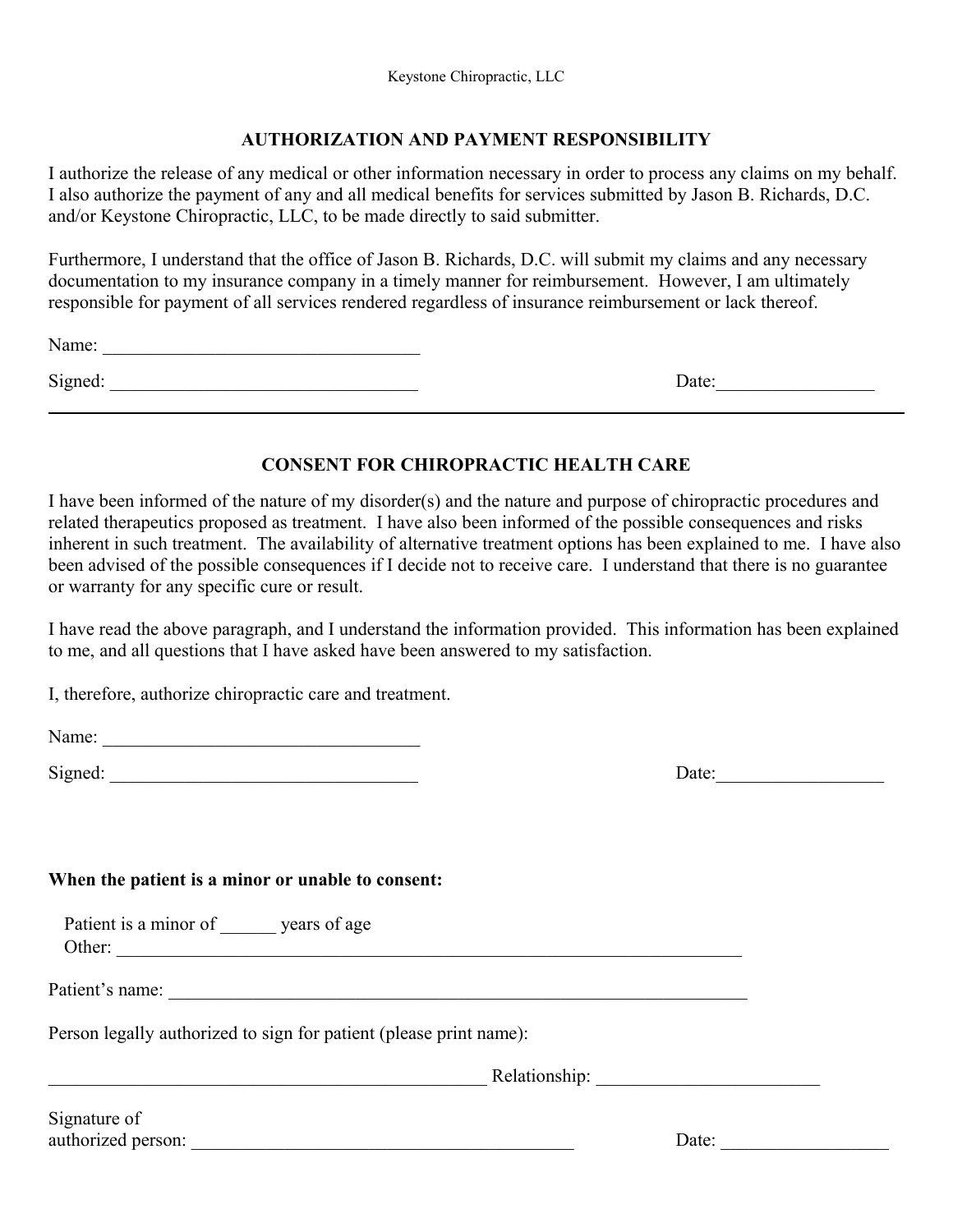# **INITIAL INTAKE FORM**

|                                        |                  | Date: $\frac{1}{2}$                     |
|----------------------------------------|------------------|-----------------------------------------|
| <b>CHIEF COMPLAINT #1:</b>             | Pain 10 Onset:   |                                         |
| Character of Pain:                     | Since onset:     | increased<br>decreased<br>$\frac{1}{1}$ |
| How did it begin:                      |                  | no change                               |
| Worsens with:                          | Present:         | $-75-100\%$                             |
| Improves with:                         |                  | $\frac{1}{25-49\%}$<br>$0 - 24\%$       |
| Affect on ADLs:                        |                  |                                         |
| Have you seen another doctor for this? |                  |                                         |
| <b>CHIEF COMPLAINT #2:</b>             | Pain / 10 Onset: |                                         |
| Character of Pain:                     | Since onset:     | increased                               |
| How did it begin:                      |                  | decreased<br>no change                  |
| Worsens with:                          | Present:         | $-75-100%$                              |
| Improves with:                         |                  | $-$ 50-74%<br>$\frac{1}{25-49\%}$       |
| Affect on ADLs:                        |                  | $0 - 24\%$                              |
| Have you seen another doctor for this? |                  |                                         |
| <b>CHIEF COMPLAINT #3:</b>             | Pain / 10 Onset: |                                         |
| Character of Pain:                     | Since onset:     | increased                               |
| How did it begin:                      |                  | decreased<br>no change                  |
| Worsens with:                          | Present:         | 75-100%                                 |
| Improves with:                         |                  | 50-74%<br>25-49%                        |
| Affect on ADLs:                        |                  | $0 - 24%$                               |
| Have you seen another doctor for this? |                  |                                         |

Exercise program:

Signature: \_\_\_\_\_\_\_\_\_\_\_\_\_\_\_\_\_\_\_\_\_\_\_\_\_\_\_\_\_\_\_\_\_\_\_\_\_\_\_\_\_\_